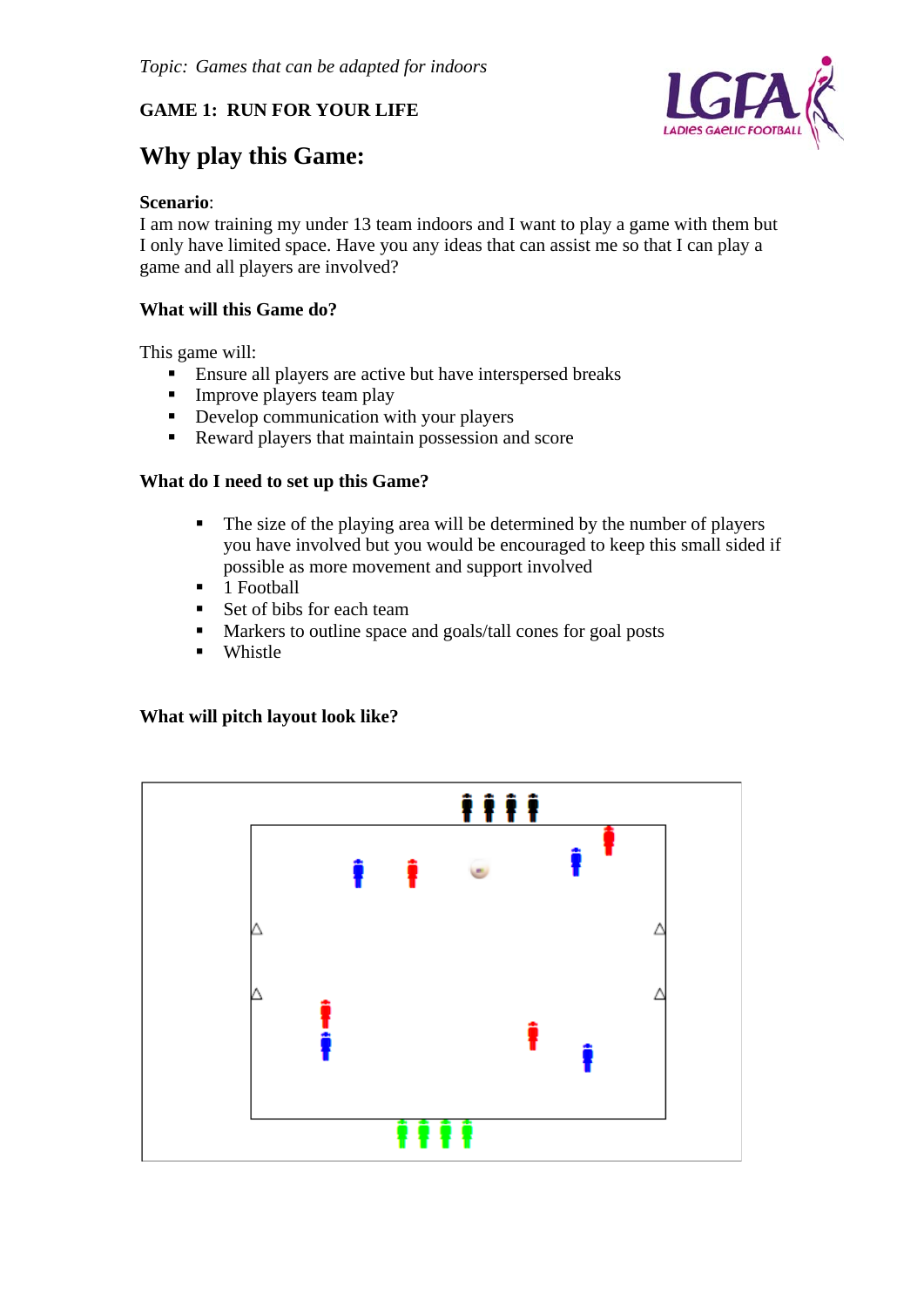## **How do you play this Game?**

#### **Start of Play:**

- Divide Players into four teams
- Two teams commence game with coach throwing up ball between them in the middle

# **Rules of Play:**

- Two teams play match and first to score are winners
- When goal scored, winning team must retrieve ball from goal as quickly as possible and play into opposite goal
- Other team leaves pitch immediately and joins 'queue' to play
- Next team must get into pitch quickly and ensure defending correct goal
- $\blacksquare$  Hand passing only No Solo, hop or kick passing

#### **How do you score in the Game?**

Team must hand pass the ball through the goals to score

## **What changes can be made to the Game?**

|                | <b>How can I make the Game Easier?</b>                                               | How can I make the Game Harder?                                                                                                                                                         |
|----------------|--------------------------------------------------------------------------------------|-----------------------------------------------------------------------------------------------------------------------------------------------------------------------------------------|
| <b>Space</b>   | Decrease playing area (this will<br>reduce the pace of the game)<br>Make goals wider | Increase playing area (this will increase<br>the pace of the game)<br>Narrow goals                                                                                                      |
| <b>Task</b>    | Team that scores defends the same<br>goals                                           | Use weaker side (e.g. left hand only)<br>Hand passing game - players are not<br>allowed to solo or bounce<br>All players on team must touch the ball<br>before team is allowed to score |
| Equipment      | Use more markers for extra goals                                                     | Add football at each goal so team is<br>ready to attack as soon as play ends                                                                                                            |
| <b>Players</b> | More players per team                                                                | Add Goalkeeper to each team<br>Less players per team                                                                                                                                    |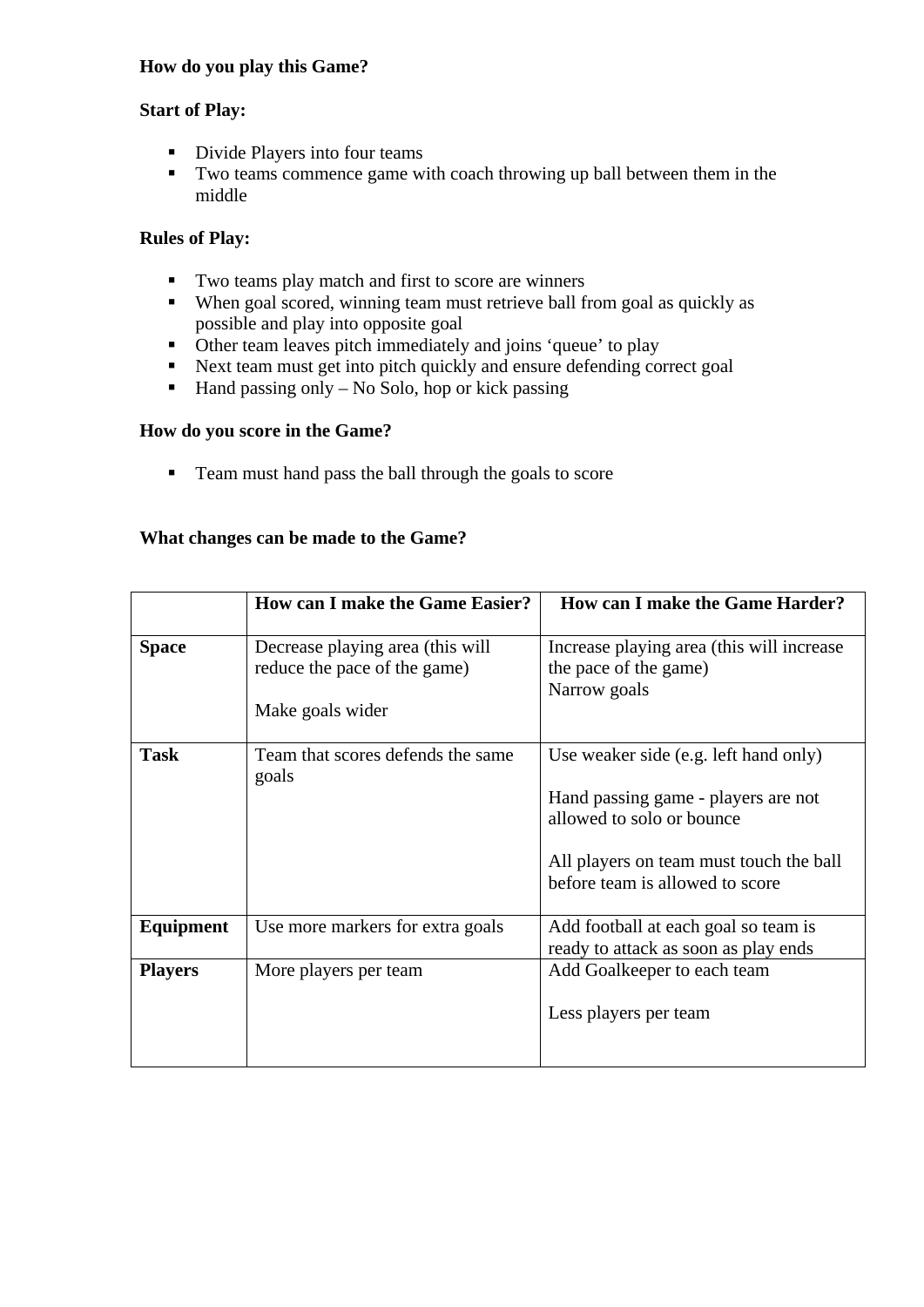# **What are the Common Problems to watch out for?**

| <b>Problem</b>                            | <b>Solution</b>                                                                                                          |
|-------------------------------------------|--------------------------------------------------------------------------------------------------------------------------|
| Lack of movement of players               | Players must be moving when receive                                                                                      |
|                                           | ball and also to get into space to look for                                                                              |
|                                           | a pass                                                                                                                   |
| No support for player in possession       | Important that players all over pitch are.<br>looking to receive the ball to give options<br>to the player in possession |
| Team too slow to attack                   | Remove solo and bounce to ensure all                                                                                     |
|                                           | first time play                                                                                                          |
| Players switch off when their team scores | Players must get ball as soon as possible                                                                                |
|                                           | after score as this will give them an                                                                                    |
|                                           | advantage over team coming on                                                                                            |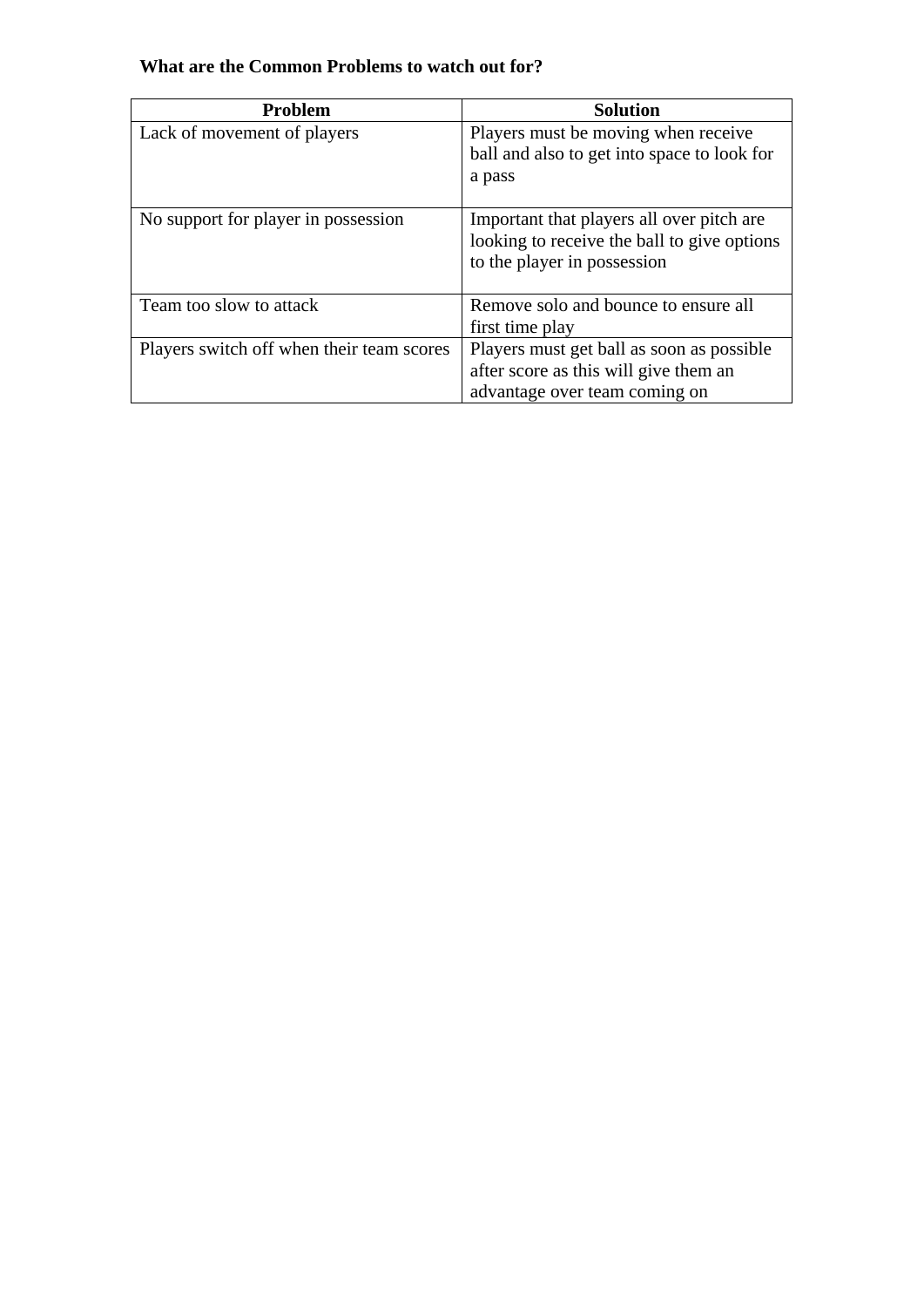# **GAME 1: Champions League**

## **Why play this Game:**

#### **Scenario**:

I am training the senior team indoors but the space is not big enough for game that involves everyone. What activity/game could I use that would be competitive?

#### **What will this Game do?**

This game will:

- Ensure players are playing a game at high intensity
- **IMPROVE players attacking and defending skills**
- Give players an incentive for winning a game

#### **What do I need to set up this Game?**

- $\blacksquare$  Set up four small pitches
- $\blacksquare$  4 Footballs one for each pitch.
- $\blacksquare$  16 poles/cones to make up 8 goals
- Cones to mark sideline and end lines.
- **Whistle**

## **What will pitch layout look like?**



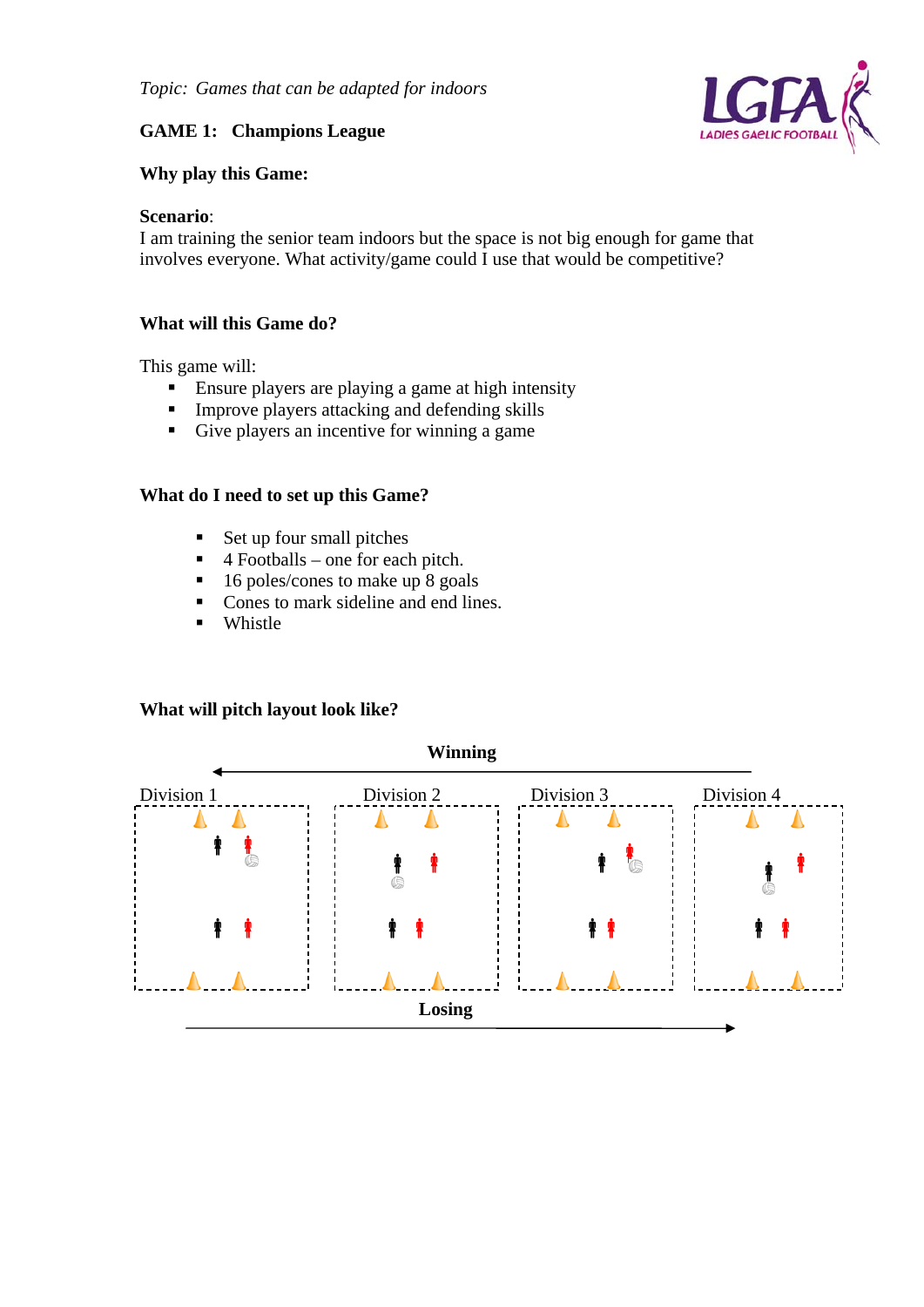#### **How do you play this Game?**

#### **Start of Play:**

One team starts with possession in each 'Division'

#### **Rules of Play:**

- Hand passing game for one minute
- All rules of Ladies Gaelic Football apply
- If a team scores, they leave the ball down and give possession to the other team
- Winning team progress to higher Division while losing team moves down a pitch. Division 1 is the highest Division while Division 4 is the lowest.

#### **How do you score in the Game?**

• Teams score by carrying the ball through the goals (remember only 4 steps allowed and no barging)

#### **What changes can be made to the Game?**

|                | <b>How can I make the Game Easier?</b>                                     | <b>How can I make the Game Harder?</b>                             |
|----------------|----------------------------------------------------------------------------|--------------------------------------------------------------------|
| <b>Space</b>   | Increase the size of playing area so<br>more space for teams to get a goal | Decrease the playing area so less space<br>for teams to get a goal |
| <b>Task</b>    | Play games for shorter period                                              | Limit number of hand passes allowed<br>before a score              |
| Equipment      | Larger goals                                                               | Reduce size of goals                                               |
| <b>Players</b> | Smaller number of players on each<br>team e.g. $1 \text{ v } 1$            | Increase number of players per team e.g.<br>$3 \times 3$           |